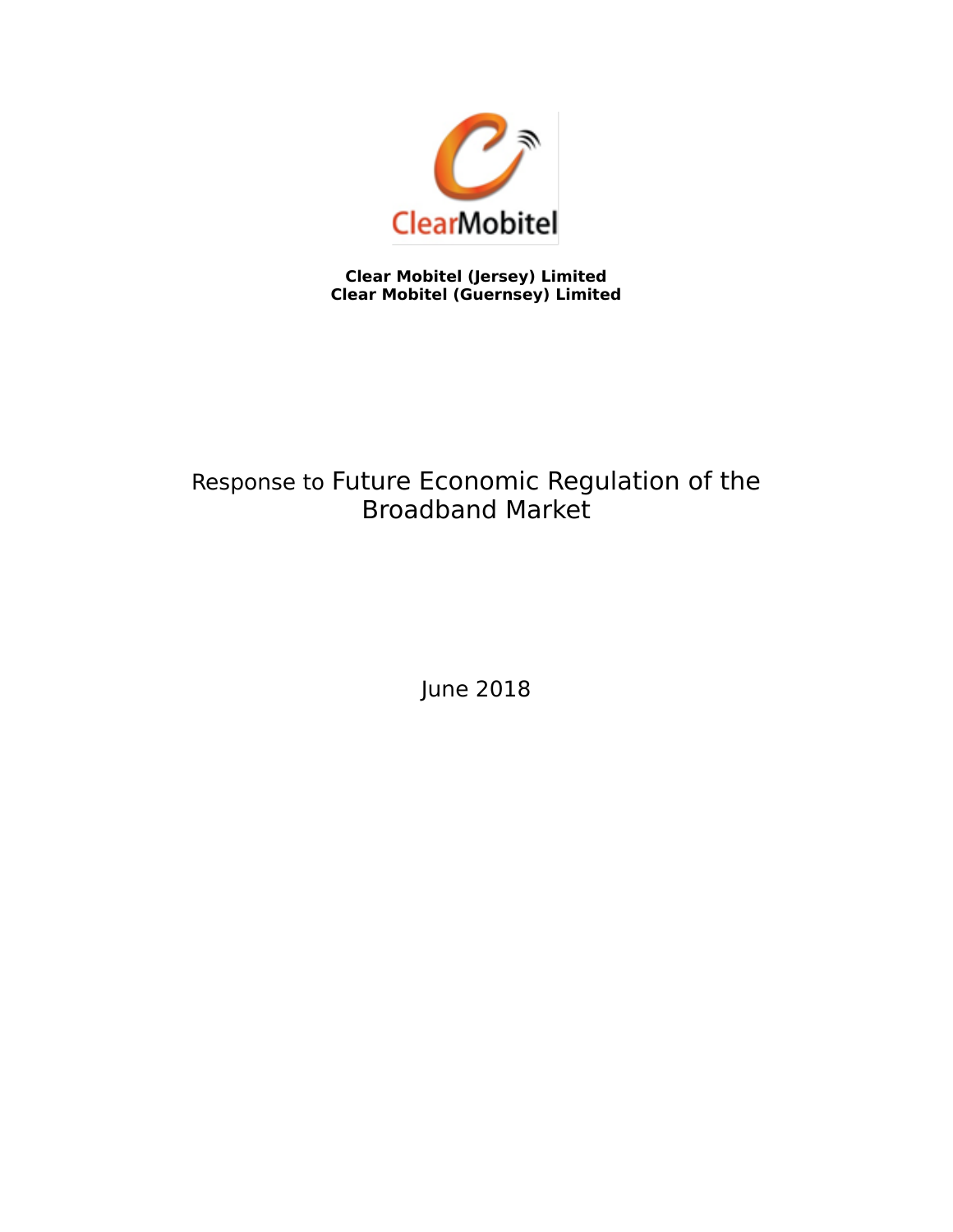## **Introduction**

The fixed broadband wholesale market in the Channel Islands has traditionally been regulated at the Retail Minus level with effectively a "White Label" version of the incumbents' own product range. The level of discount and the methodology of determining an appropriate price has been consulted on previously<sup>[1](#page-1-0)</sup> but to date no changes to the original wholesale pricing methodology has been implemented or proposed by CICRA.

The current wholesale product range and the available wholesale rates make it difficult for new entrants to effectively compete with the incumbents save for price differentiation. Discussions on the viability of Local Loop Unbundling and Cost Plus pricing have largely been ineffective, the latter being attributed to the disproportionate economic analysis required in small jurisdictions. This has effectively permitted the development of a weak competitive market.

Changes in technology and consumer requirements have now moulded the consumer market in such a way that the traditional approach of provision fails to meet current needs. A "Broadband Only" product is now seen by users as a better approach, many perceiving the need for a bundled fixed line as unnecessary and wasteful. While Wholesale Line Rental has introduced an element of competition into the fixed line market, there has be little impact on the broadband element.

Furthermore, there has been a significant divergence of technological approach between the islands which now means that there is little comparability between the individual incumbents' products. This make it difficult for pan-island regulation which has been desired by both the operators and CICRA in recent times.

### **Response to Consultation**

**Question 1: Does the respondent agree with CICRA's provisional view relating to the Channel Islands' broadband markets set out above? If the respondent has alternative views or relevant evidence the respondent is asked to explain those and provide all of its analysis and assessment relating to this matter to inform CICRA's consideration and next steps.**

Currently incumbents provide only white label versions of their own retail products that are discounted (in the cast of JT at least) at an arbitrary rate unrelated to the cost of provision. Since these products are still largely under

<span id="page-1-0"></span><sup>1</sup> T1222GJ - Consultation - Broadband price control review

T878J - Consultation - CICRA Considers Wholesale Broadband Charges in Jersey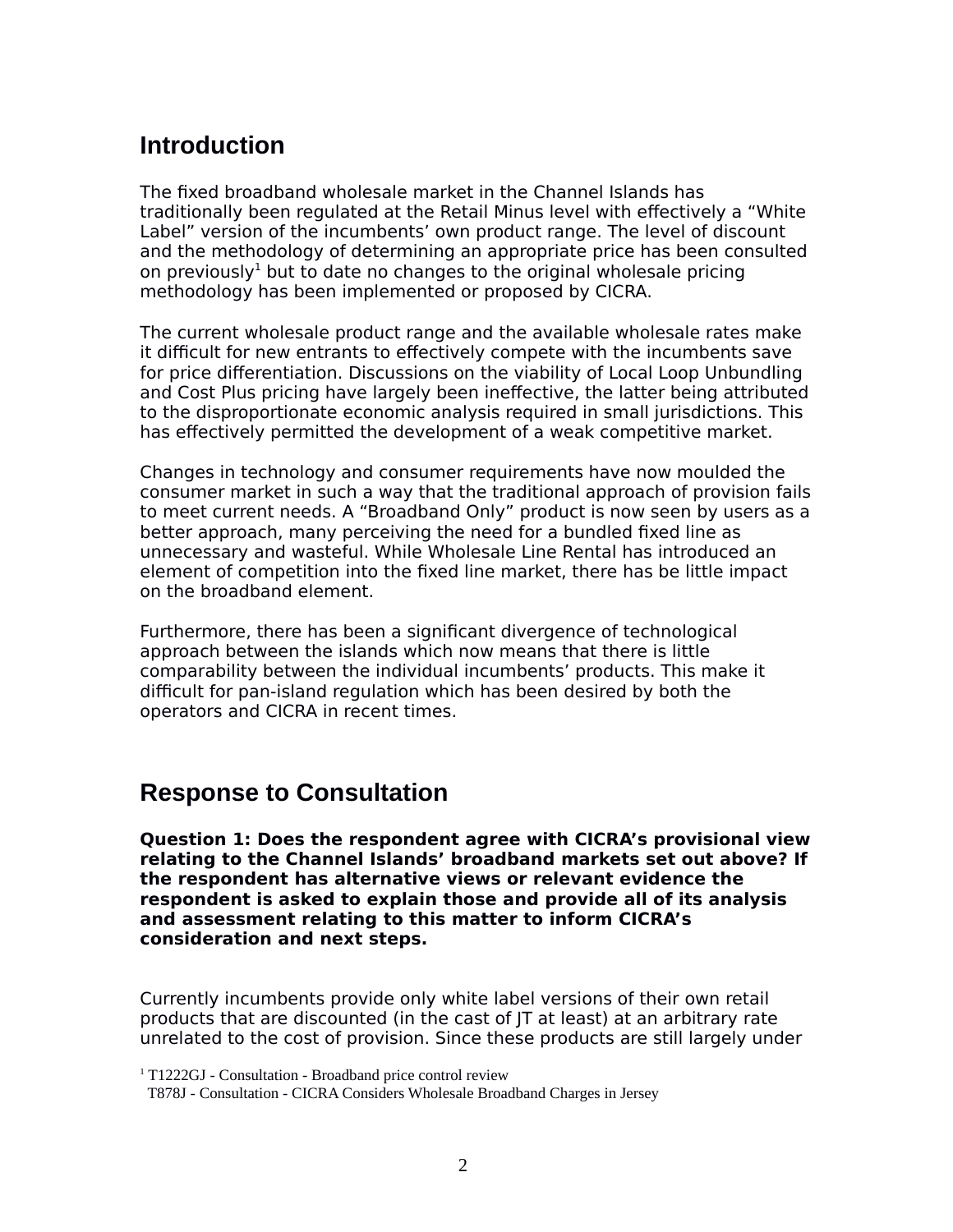the control of the wholesale provider there is little opportunity for service differentiation save price competition.

The role of the regulator in this situation is therefore confined to ensuring that the incumbent is providing to third parties the same essential elements as it requires for its own retail products. In this respect the regulator has maintained a regime of equanimity on both islands.

Nevertheless, as a vertically integrated business where wholesale offers are not based on cost, it is difficult to determine whether the incumbent is able to apply a margin squeeze. This is because of its ability to apply economies of scale to its own retail products unavailable to wholesale providers. This has resulted in part to the continued dominance in the broadband market of the incumbent operators on both islands.

#### **Question 2: Does the respondent agree with CICRA's statement relating to best practice regulatory framework? If the respondent has alternative views or evidence the respondent is asked to explain those and provide all of its analysis and assessment relating to this matter to inform CICRA's consideration and next steps.**

The proposed remedies are appropriate in order to ensure that wholesale services are delivered at an optimum cost that would ensure a fair level of competition in the retail marketplace.

As noted earlier,it has previously been accepted that a cost based wholesale price has been considered too onerous for operators in a small jurisdiction. However, since regulatory separated accounts have now been in place across the islands for some time, it is perhaps now appropriate for the regulator to require a cost justified product range.

Cost justification would ensure that all parties have an equitable platform from which to build retail products that would give consumers a real choice.

Consequently cost justification should be included in the complete list of proposed remedies.

**Question 3: Do respondents consider there is appropriate access and reasonable control over the wholesale network elements listed above by retail broadband providers? If these descriptions are ambiguous or would benefit from further elaboration in terms of their definitions respondents are asked to set out their views in as much detail as feasible.**

Building out a fixed line network is an expensive undertaking, particularly in the residential market. However, it has not prevented new operators on both islands from at least building networks to serve business and in the case of Y-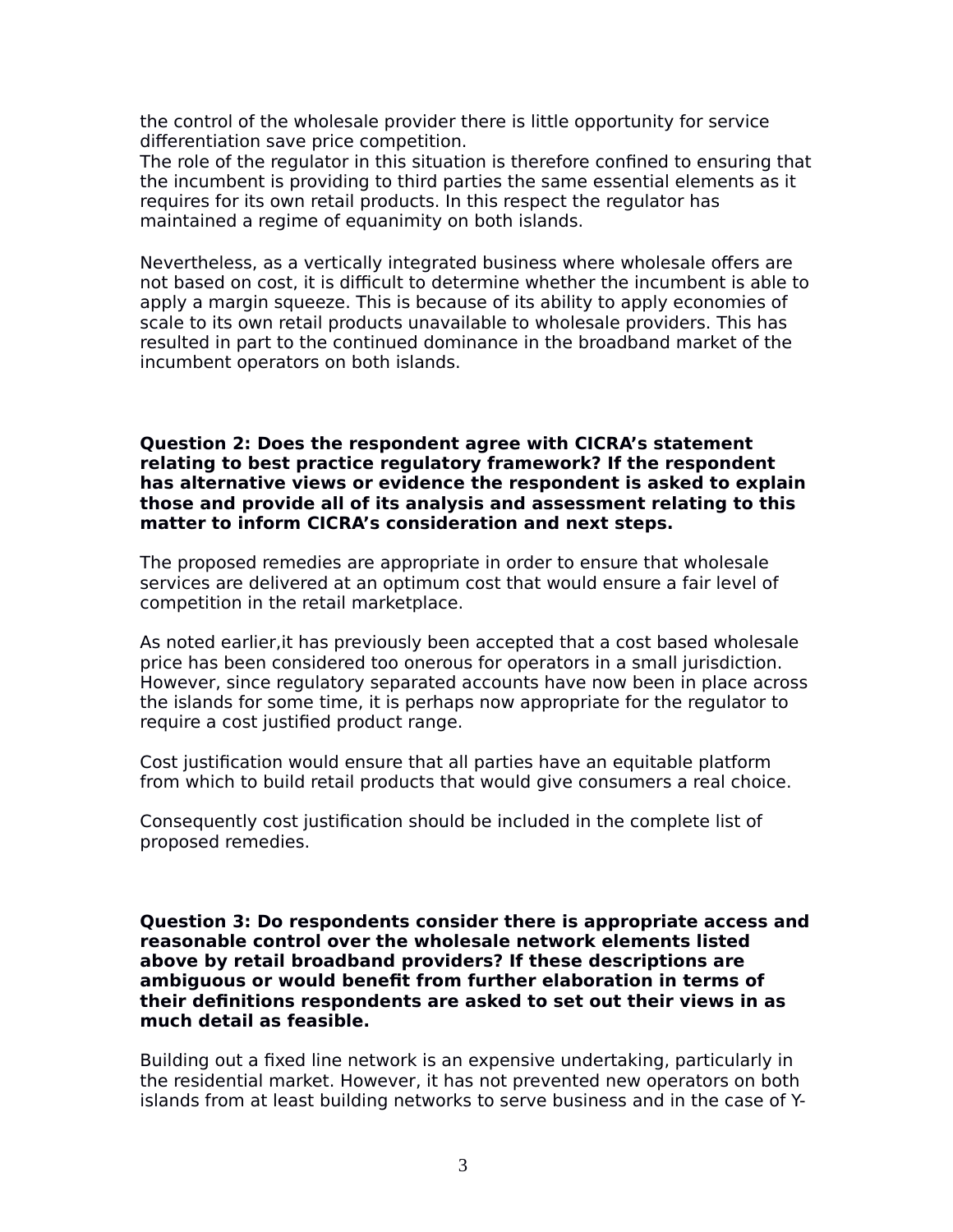Tel in Jersey using existing infrastructure to support its own fixed line services, albeit over a limited area.

Nevertheless, apart from, this new fixed network build requires a level of investment that would take a considerable period of time to recover, particularly from residential users.

For alternative network providers, therefore, wholesale access to the incumbent's infrastructure is therefore necessary in order to offer a competitive service.

The level of differentiation of products is a key matter in attracting consumers. Using current white-label products limits the service provider to price only competition. In order to have a greater degree of difference between providers, it would be necessary for the new entrant to have deeper access to wholesale network product. This would enable IP based services to be managed independently from the incumbent's network and thus enable the offering of tailored services to consumers.

There are no technical issues that would prevent this level of network management being offered to alternative network providers. However, thus far the regulator has not mandated this which has had the effect of narrowing the ability of incoming service providers to offer truly alternative and competitive options.

#### **Question 4: Are there additional wholesale network elements that have not been identified that have a material bearing on the ability of broadband retailers to provide services? If so respondents are asked to set these out fully?**

Apart from the options set out above for third parties to have deeper access to the incumbent's network there are alternative solutions that have been implemented elsewhere.

Co-location of broadband equipment in the incumbents facilities is an option that would enable third parties to have more control over their own services. This would require that the incumbent provides direst access to its fixed network components that can then be connected to the co-located equipment, While this is a relatively simple exercise in the case of copper based networks, it becomes more difficult with fibre or mixed fibre/copper network topology. Nevertheless, it is technically feasible to provide a VPN between the subscriber and the third party equipment at the IP level.

This is effectively Local Loop Unbundling (LLU) but using a broadband-only solution. While LLU has been used elsewhere it is now more likely that consumers are less likely to demand a fixed line service alongside their broadband provision. Therefore the fixed telephone service is superfluous to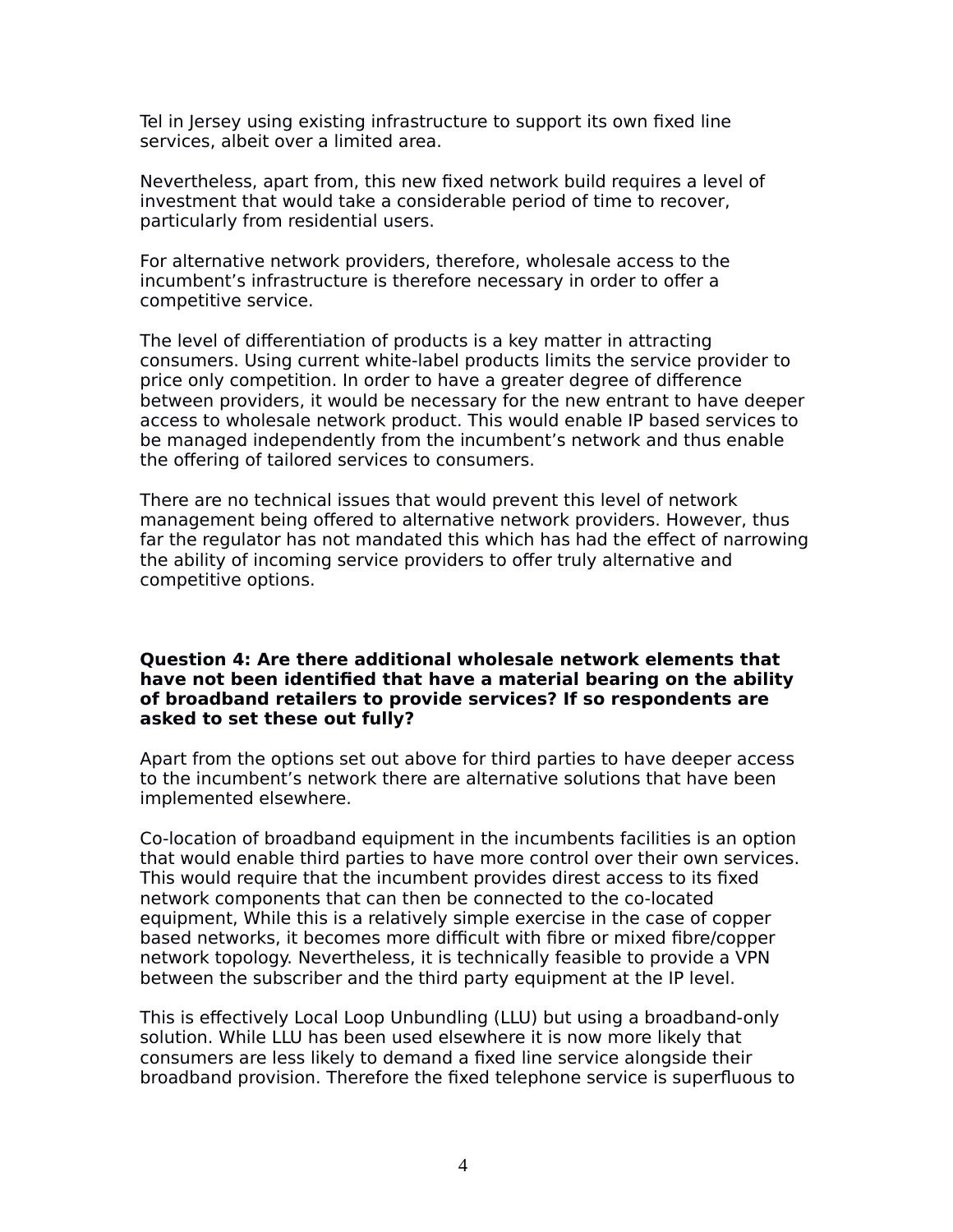users requirements, particularly in a competitive broadband market. Thus a broadband only option is a realistic solution for incoming operators.

A further solution that would enable new operators to build out their own competitive networks at a lower cost would be to require the incumbent to allow access to its underground network ducts. This is an option that has already been considered by Ofcom for BT's network<sup>[2](#page-4-0)</sup>.

This would be an option, particularly in Jersey where JT has announced its intention to recover its copper network infrastructure post completing its fibre rollout programme.

Alternatively, the regulator could require JT to permit the use of its redundant copper for new entrants to implement high speed DSL solutions as an alternative to fibre.

While this may be more difficult to achieve at this time in Guernsey, the regulator should look towards equivalence between the islands.

#### **Question 5: Do respondents consider there is a need for economic regulatory intervention of the wholesale charges by the monopolists who control access to the networks elements above or any additional elements respondents have identified?**

In the scenarios outline above it is important the regulator fixes the wholesale price at a cost based level, or at least at a level commensurate with the ability for operators to compete on a level playing field with the incumbent. It is likely that while the vertically integrated incumbent will nevertheless be able to leverage more margin between its wholesale and retail arms, incoming operators are likely to be more efficient. Thus a competitive market should quickly develop.

**Question 6: What do respondents consider are the appropriate investment incentives that an economic regulatory framework should provide to both support investment upstream in the wholesale network as well as support innovation and choice by competing retailers? The respondent is asked to set out the alternatives it considers feasible and its evidence and reasoning for those its supports and those it does not.**

Since the liberalization of the telecommunications market in Europe, competition law in itself has rarely been used with regard to telecommunications. In almost all disputes and market management, ex-anti regulatory remedies have been applied. A particular example of this would be

<span id="page-4-0"></span>2 https://www.ofcom.org.uk/\_\_data/assets/pdf\_file/0024/109356/Revised-implementation-timetable-DPAremedy.pdf